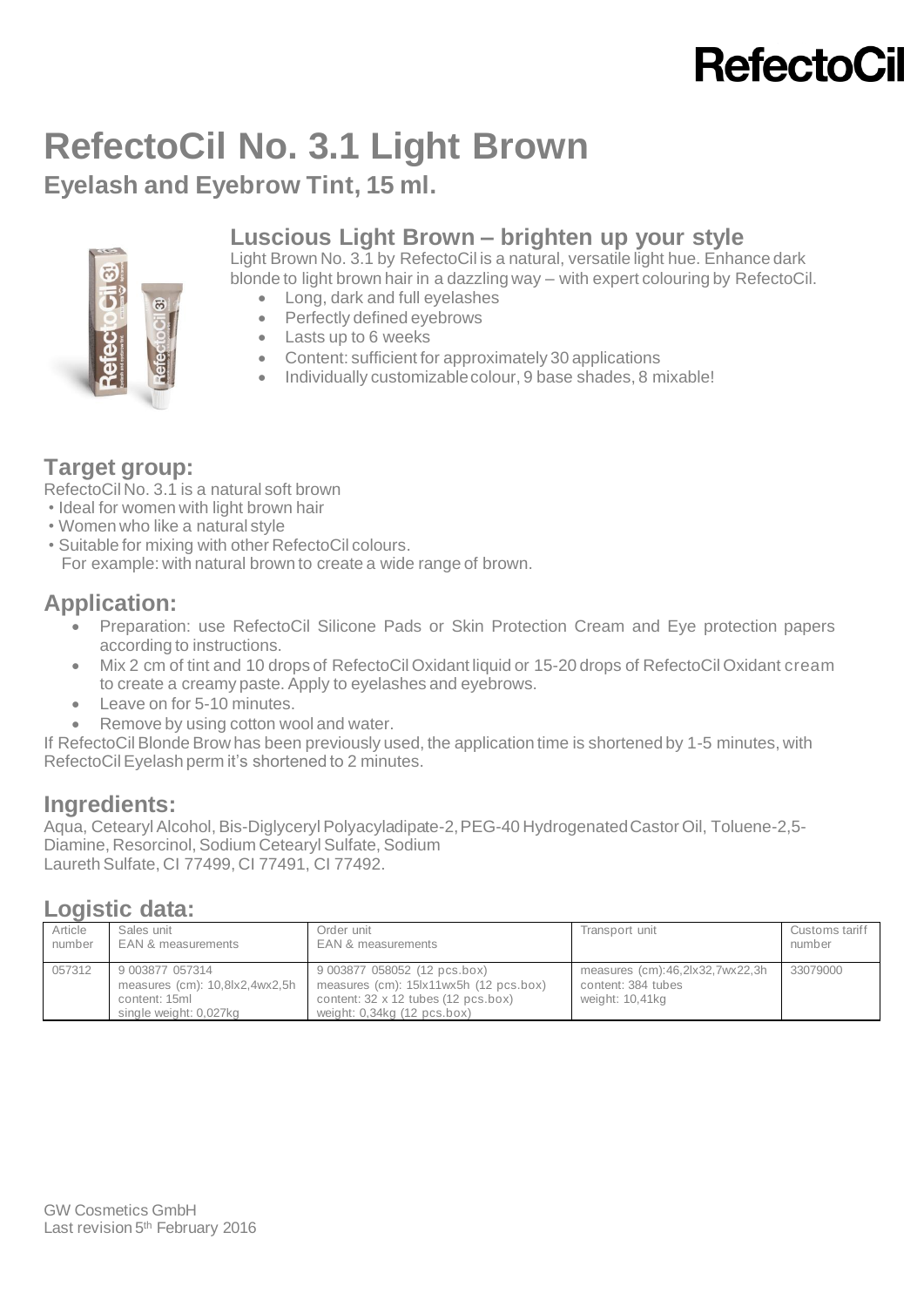# **RefectoCil**

# **Product information:**

| Product description:                   | Formula Code: FA 0031                                                                                                   |  |
|----------------------------------------|-------------------------------------------------------------------------------------------------------------------------|--|
|                                        | Oxidation dyes in an oil-in-water emulsion, filled in 15 ml                                                             |  |
|                                        | aluminium tubes.                                                                                                        |  |
|                                        | Vegan                                                                                                                   |  |
| Specifications:                        | Density: 0,99  1,00 g/cm <sup>3</sup>                                                                                   |  |
|                                        | pH value: 7,5  8,9                                                                                                      |  |
| Stability data:                        | Marked with $\leq 12$ M                                                                                                 |  |
|                                        | Minimum durability<br>after<br>first<br>opening:<br>12<br>months                                                        |  |
| Where to be found:                     | Tube & on folded box                                                                                                    |  |
| Batch code:                            | Tube fold and imprint on folded box                                                                                     |  |
| Certifications:                        | Grüner Punkt                                                                                                            |  |
| Storage conditions:                    | Store in a dry place not above room temperature.                                                                        |  |
| Particular precautions according<br>to | For professional use only.<br>$\bullet$                                                                                 |  |
| <b>EU Cosmetics Regulation:</b>        | $\mathbb{A}$ This product can cause severe allergic reactions.<br>$\bullet$                                             |  |
|                                        | Read and follow instructions.<br>$\bullet$                                                                              |  |
|                                        | This product is not intended for use on persons under the age of 16.<br>$\bullet$                                       |  |
|                                        | Temporary 'black henna' tattoos may increase your risk of allergy.<br>$\bullet$<br>$\bullet$                            |  |
|                                        | Eyelashes shall not be coloured if the consumer:<br>- has a rash on the face or sensitive, irritated and damaged scalp, |  |
|                                        | - has experienced any reaction after colouring hair or eyelashes,                                                       |  |
|                                        | - has experienced a reaction to a temporary 'black henna' tattoo in the                                                 |  |
|                                        | past.                                                                                                                   |  |
|                                        | • Contains phenylenediamines (toluenediamines).                                                                         |  |
|                                        | Wear suitable gloves.                                                                                                   |  |
|                                        | • Rinse eyes immediately if product comes into contact with them.<br>To be printed on the label: The mixing ratio.      |  |
| Additional information:                | The product may cause an allergic reaction. We recommend                                                                |  |
|                                        | an allergy test (Patch test) 48-72 hours before the first                                                               |  |
|                                        | application as well as after long periods without tinting.                                                              |  |
|                                        | Instructions: Mix 1 cm of RefectoCil eyelash & eyebrow tint with 5                                                      |  |
|                                        | drops of RefectoCil Oxidant liquid or 8-10 drops of RefectoCil                                                          |  |
|                                        | Oxidant cream. Apply a small amount to a small area on the inner                                                        |  |
|                                        | bend of the elbow or behind the ear. Allow to dry and leave                                                             |  |
|                                        | uncovered for 48-72 hours, then clean thoroughly. If any irritation                                                     |  |
|                                        | occurs during this time do not carry out the treatment.                                                                 |  |
| <b>Disclaimer</b>                      | For cosmetic products no Safety Data Sheets (MSDS) are                                                                  |  |
|                                        | required by European (EC) law.                                                                                          |  |
|                                        | This document is not a Safety Data Sheet (MSDS) in the                                                                  |  |
|                                        | sense of European (EC) chemicals legislation. It is given                                                               |  |
|                                        | voluntarily and only for information of customers.                                                                      |  |
|                                        | We will take no liability for any consequences of improper use                                                          |  |
|                                        | or misuse of our products.                                                                                              |  |